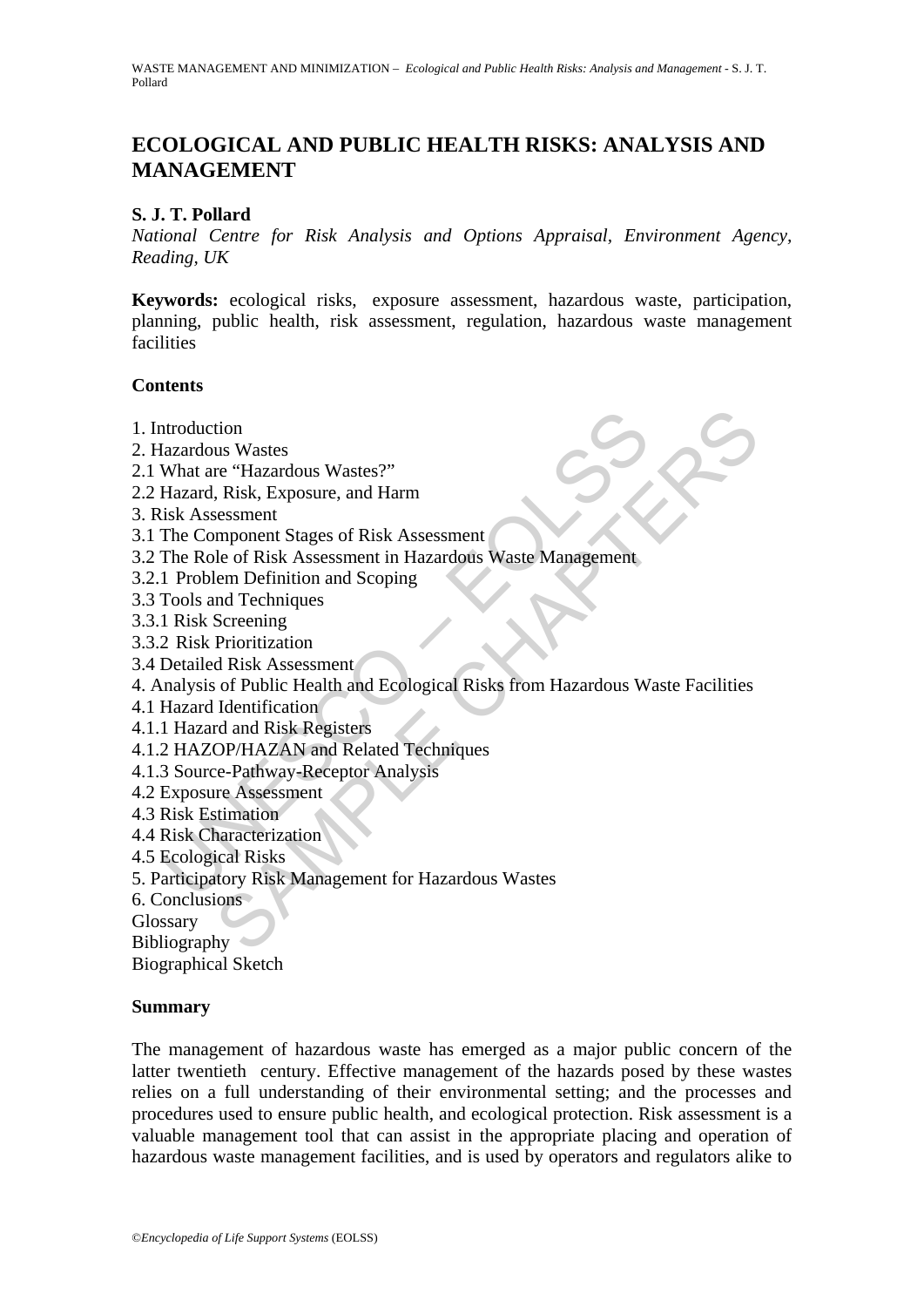direct resources to the most significant risks. Society has learnt, however, that a sound technical assessment of risk, in isolation is unlikely to address public concerns in full, and that citizen participation in decisions over hazardous waste is a critical component of effective management. This article focuses principally on the process of risk assessment as applied to hazardous wastes. Component stages of the approach are described in context.

# **1. Introduction**

The management of society's waste has been high on public, political and industrial agendas since the early 1970s. High among the concerns raised has been the nature and magnitude of risks posed to public health and the environment that result from storage, treatment, and disposal practices. In response to these concerns, risk assessment has emerged as one of the principal management tools adopted for directing responsible waste management. As such, it has become enshrined within the planning and environmental protection regimes of many developed and developing countries as a means of improving the placing, design, operation, and regulation of hazardous waste facilities.

rged as one of the principal management tools adopted for direction management. As such, it has become enshrined within ironmental protection regimes of many developed and developes and fevelopes and feveral protection reg The issue of the public perception of risks from hazardous waste facilities has been a constant theme throughout the debate over the last 30 years. The need to address these perceptions, which has grown out of a recognition that technical approaches to waste management are not, in isolation, with a solution to this societal problem, have forced valuable progress in risk communication, and stakeholder involvement. As a result, a growing participatory approach to the issue of hazardous waste management in emerging set in the broader context of sustainable development.

# **2. Hazardous Wastes**

# **2.1 What are "Hazardous Wastes?"**

some of the principal management tools adopted for directing responsingement. As such, it has become enshrined within the planning intal protection regimes of many developed and developing countries mproving the placing, d A distinction is made between hazardous and non-hazardous waste by reference to the inherent properties of the waste under consideration. Although in some countries the term may be strictly legally defined, "hazardous waste" generally refers to any solid waste that poses a substantial present or potential risk to public health or the environment through improper generation, handling or disposal. In practice, there is rarely a sharp distinction between non-hazardous and hazardous wastes because, in reality, their potential to cause harm is a function of their inherent properties and the way in which they are managed. However, wastes typically regarded as hazardous are single or mixed waste streams exhibiting one or more of the following hazard characteristics:

- Ignitability.
- Corrosivity.
- Reactivity.
- Toxicity, including radio toxicity.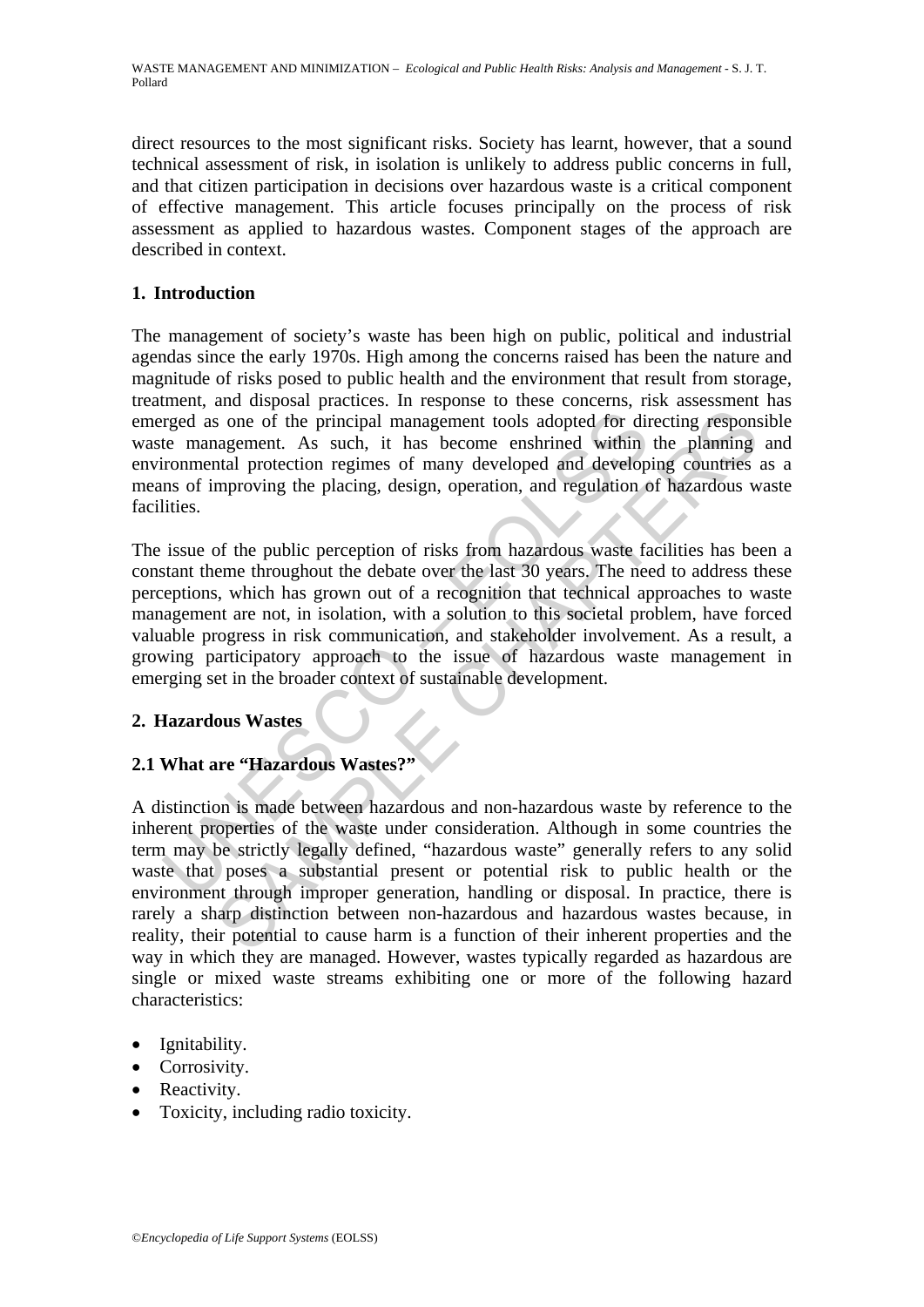The disposal of most hazardous waste is covered in most countries by regional or national legislation. The types of materials likely to be classified as hazardous waste include chemical reaction residues from the process industries, clinical wastes, contaminated soils from historic disposals, solid radioactive wastes, military wastes and explosives, process wastewater treatment sludges and waste process chemicals from manufacturing. Typically excluded are household waste, mining overburden and quarrying wastes, agricultural wastes and sewage sludge.

Legislators have generally sought to clarify the generic descriptions above by:

- Reference to individual hazard criteria (e.g. for corrosivity, a pH of  $\langle 2 \text{ or } >12.5 \rangle$ ).
- Providing lists of wastes by specific source (e.g. distillation bottom tars from the production of phenol/acetone from cumene).
- A non-specific source (e.g. spent degreasing solvents).
- Reference to a particularly hazardous constituent (e.g. wastes containing pentachlorophenol).

## **2.2 Hazard, Risk, Exposure, and Harm**

Public concerns have been directed at the health risks and the environmental impacts of hazardous wastes and the facilities that generate, store and treat them. Typically, concerns may relate to:

- The nature and acceptability (or not) of the risks.
- The availability (or not) of evidence establishing causality between a facility and health effects reported in a community.
- The role of the regulatory authorities in controlling the risks and specifically with respect to enforcement.
- The competence of the operator of the facility.
- The placing of hazardous waste treatment facilities in or adjacent to communities.

A non-specific source (e.g. spent degreasing solvents).<br>
A non-specific source (e.g. spent degreasing solvents).<br>
Meference to a particularly hazardous constituent (e.g. )<br>
entachlorophenol).<br> **Hazard, Risk, Exposure, and** Solonia Contact the method contact the predict seame of the method and the contact of the heat and the method of the method of the method of the method of the method of the results of the results of the results and the env An understanding of the distinction between hazard, risk, exposure and harm is central therefore to a discussion of these issues and to an analysis of public and ecological risks from hazardous waste facilities. As noted above, hazardous wastes are generally classified according to their hazardous characteristics. However, the potential for these hazards to occur (that is, for an explosion or a bulk release of toxic chemicals to the environment, for example), is a function of both the inherent hazard and the management of that hazard, which is controlled through operation of the waste management facility.

The "hazard" under consideration refers to the potential adverse effect posed by the source of the hazard—a toxic substance or hazardous situation—and this hazard represents the potential to do harm. "Risk" is the term used to denote the probability of suffering harm from a hazard, and embodies both likelihood and consequence. The "harm," or consequence, that results from a risk relates to the observable damage that occurs and is often referred to as the detriment, impact or response. Harm cannot occur without exposure of receptor (human health or an ecological system) to the source of the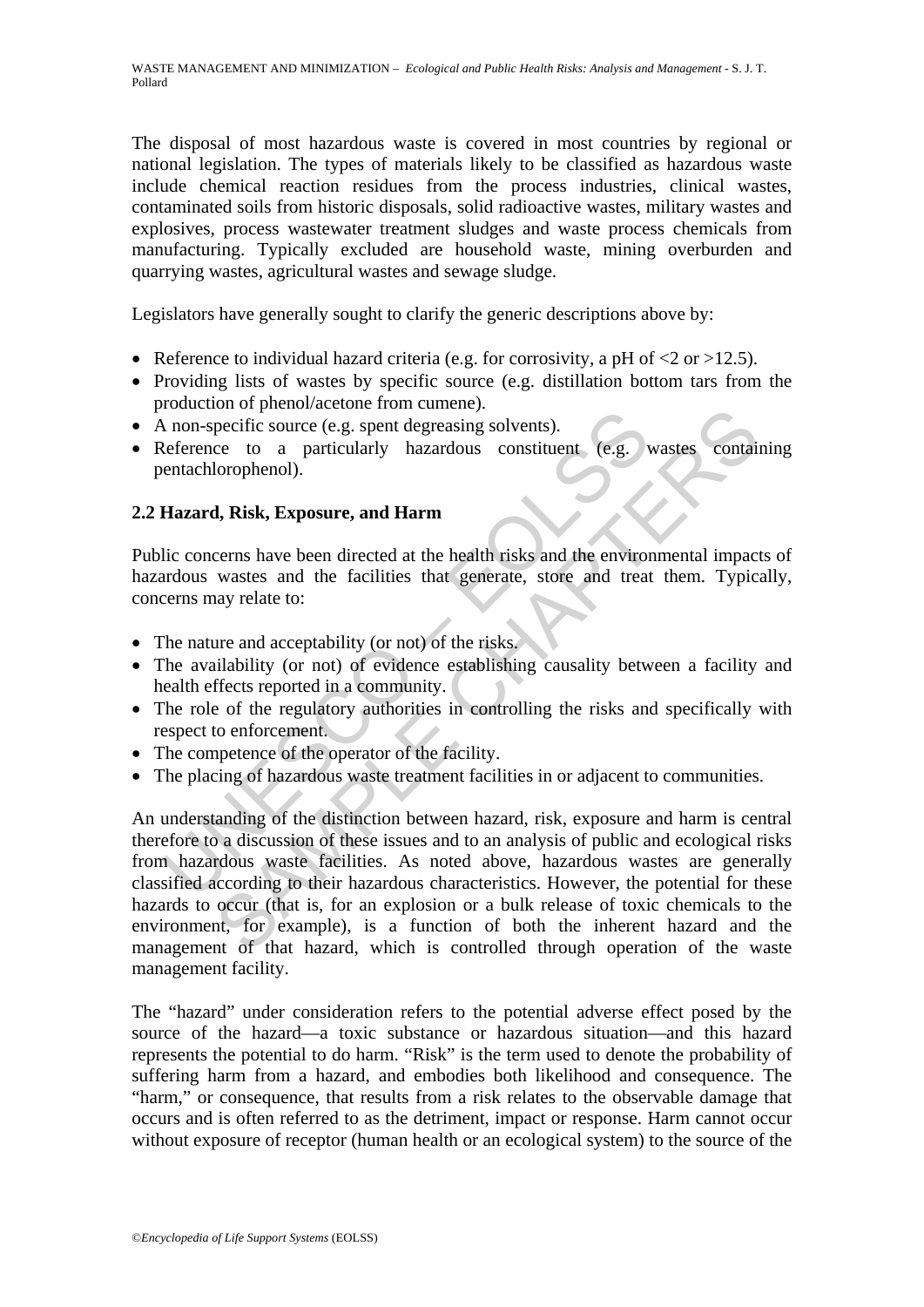hazard. Hazard, risk, and harm are discrete terms, and should not be used interchangeably.

As an illustrative and familiar example, consider one of the risks from methane gas emanating from a gassing landfill. Methane gas represents an explosion hazard at elevated concentrations and in confined spaces. Methane poses a high risk where the likelihood of concentrations building up to the lower explosive limit is high (high probability; due to sufficient pressure, and available exposure pathways by means of permeable strata and building ingress), and where there are occupied buildings in the vicinity (high consequences). The damage that can result from explosion risks includes loss of life, property, and structural damage (harm).

With this understanding we can distinguish between different types of risk, the characteristics of which will dictate the various risk management options adopted:

- High probability-low consequence events (e.g. treated and regulated emissions from treatment plants).
- Low probability-high consequence events (e.g. a major chemical release from hazardous waste transfer station or storage facility).
- Medium probability-medium consequence events (e.g. chemical fires).

The probability-low consequence events (e.g. treated and regulated meatment plants).<br>
Low probability-high consequence events (e.g. a major chem<br>
azardous waste transfer station or storage facility).<br>
Medium probability-me The absolution of the matter and the manufage of the matter and the plant<br>triplants).<br>The plants).<br>The consideration of storage facility),<br>any obtability-medium consequence events (e.g. chemical release that<br>we us waste tr We can also distinguish between sources of a hazard, between receptors that we wish to protect, and between exposure pathways that allow connectivity between sources and receptors. Again, distinction between these components of risk allows options to be devised as to how we might manage the risks from hazardous waste:

- By source control (substitution, minimization, reduction, and treatment).
- By preventing or reducing exposure to acceptable limits.
- By isolating or removing receptors.
- -

-

# TO ACCESS ALL THE **17 PAGES** OF THIS CHAPTER, Visit: http://www.eolss.net/Eolss-sampleAllChapter.aspx

#### **Bibliography**

British Medical Association (1991). *Hazardous Waste and Human Health*. London: Oxford University Press.

Calow P. (1997). *Handbook of Environmental Risk Assessment and Management*, Chichester: Blackwell Science Limited.

Chem-Security (Alberta) Limited (1991). *Environmental Impact Assessment for Proposed Expansion of the Alberta Special Waste Treatment Centre, Draft for Public Review*, Calgary, AB: Chem-Security (Alberta) Ltd.